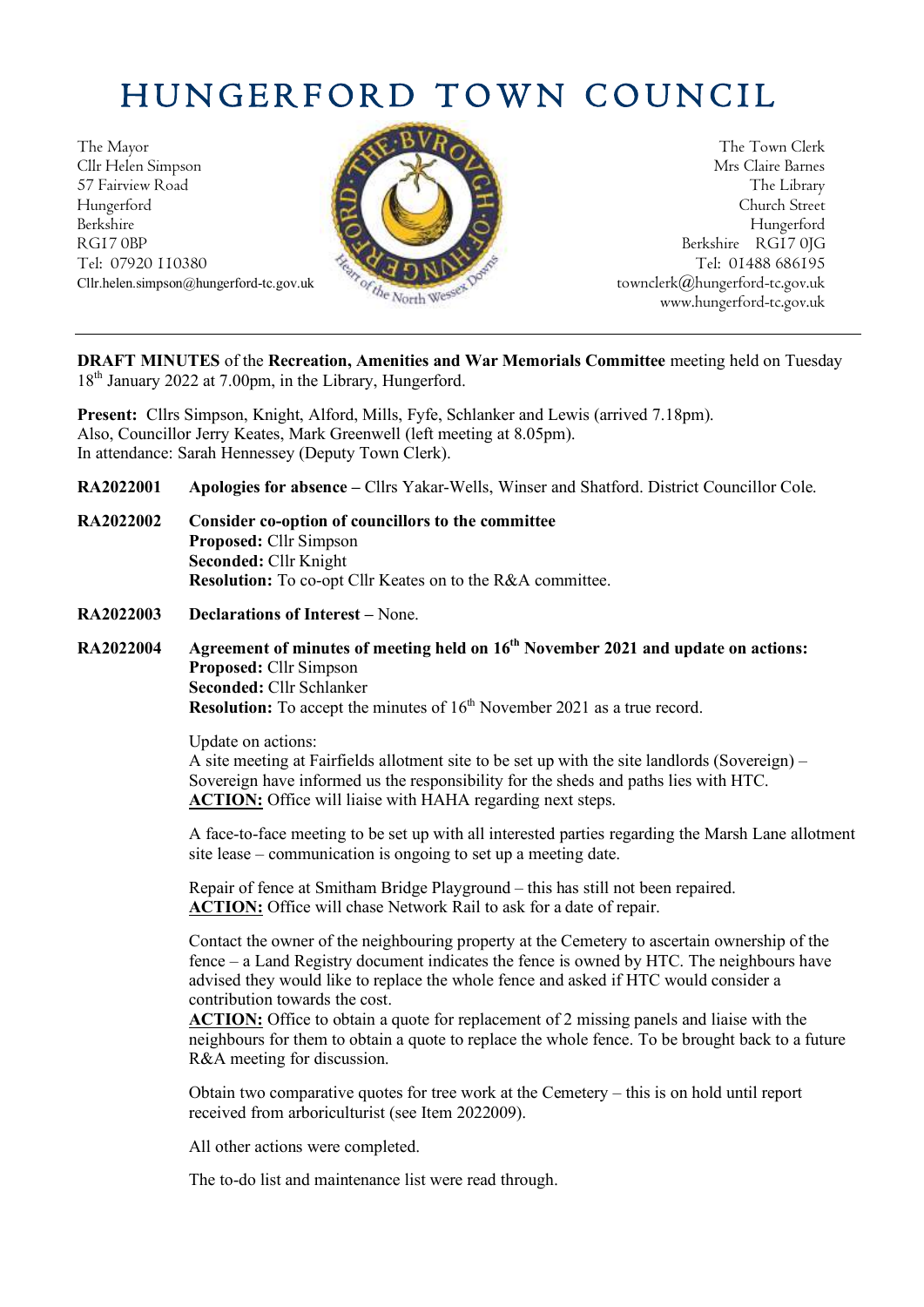To-Do list – the committee expressed concern that an email had been received from John Willmott advising that the Smarten Up Hungerford group has ceased to operate. **ACTION:** Cllr Simpson will endeavour to seek clarification on this matter and will respond to the email.

Maintenance list – the most recent ROSPA reports had been received today and items needing attention have been added to the maintenance list. Specialist contractors will need to be appointed for some of the tasks and the committee agreed the office to get quotes for these jobs.

## **RA2022005 Croft Field Activity Centre**

Consider acceptance of alterations to floor plan to accommodate a 'changing places toilet' at Croft Field Centre – refer to plans. No plans have been received from the architect. The revised plans should be issued in the next day or so.

#### **RA2022006 Skate Park**

Consider next steps for improvement project (see report). **Proposed:** Cllr Knight **Seconded:** Cllr Keates **Resolution:** To produce a survey for current users of the skate park to ascertain what types of equipment they would like to see at a new facility.

#### **RA2022007 Leisure Strategy Update**

There has been a delay in getting the land transfer agreed. District Councillor Cole is looking into this on our behalf.

### **RA2022008 Triangle Field**

Consider obtaining contractors quotes for the external painting work at the Triangle Field. **Proposed:** Cllr Simpson **Seconded:** Cllr Knight **Resolution:** To obtain quotes for the external painting work and tasks requiring specialist contractors at the Triangle Field. **ACTION:** Office to obtain quotes.

Consider Kennet Radio request to install a mast on the floodlights at Triangle Field. **Proposed:** Cllr Fyfe

#### **Seconded:** Cllr Keates

**Resolution:** Not to allow installation of a mast on the floodlights at Triangle Field, although HTC are fully supportive of Kennet Radio's aspirations to provide coverage to Hungerford. One abstention.

#### **RA2022009 Trees**

Consider quotation (attached) from arboriculturist for tree planting plan and inspection of trees at St Saviour's Cemetery. At the previous R&A meeting, the committee agreed a quote in the sum of £285 to obtain an arboriculturist's tree planting plan. However, the arboriculturist was not aware that the tree planting plan requested was for St Saviour's Cemetery. He has therefore submitted a revised quote.

**Proposed:** Cllr Simpson

**Seconded:** Cllr Knight

**Resolution:** To accept the quote from the arboriculturist in the sum of £475 for a tree planting plan for St Saviour's Cemetery and £395 for an inspection of all trees within the cemetery.

## **RA2022010 Local Council Risk System**

Review R&A committee risk assessments (attached) and propose approval of documents with any amendments. **Proposed:** Cllr Simpson **Seconded:** Cllr Alford **Resolution:** To approve documents as submitted.

## **RA2022011 Health & Safety – Including any other concerns relating to Covid-19**

Consider quotation (attached) to undertake Legionella risk assessment of the library building. **Proposed:** Cllr Simpson